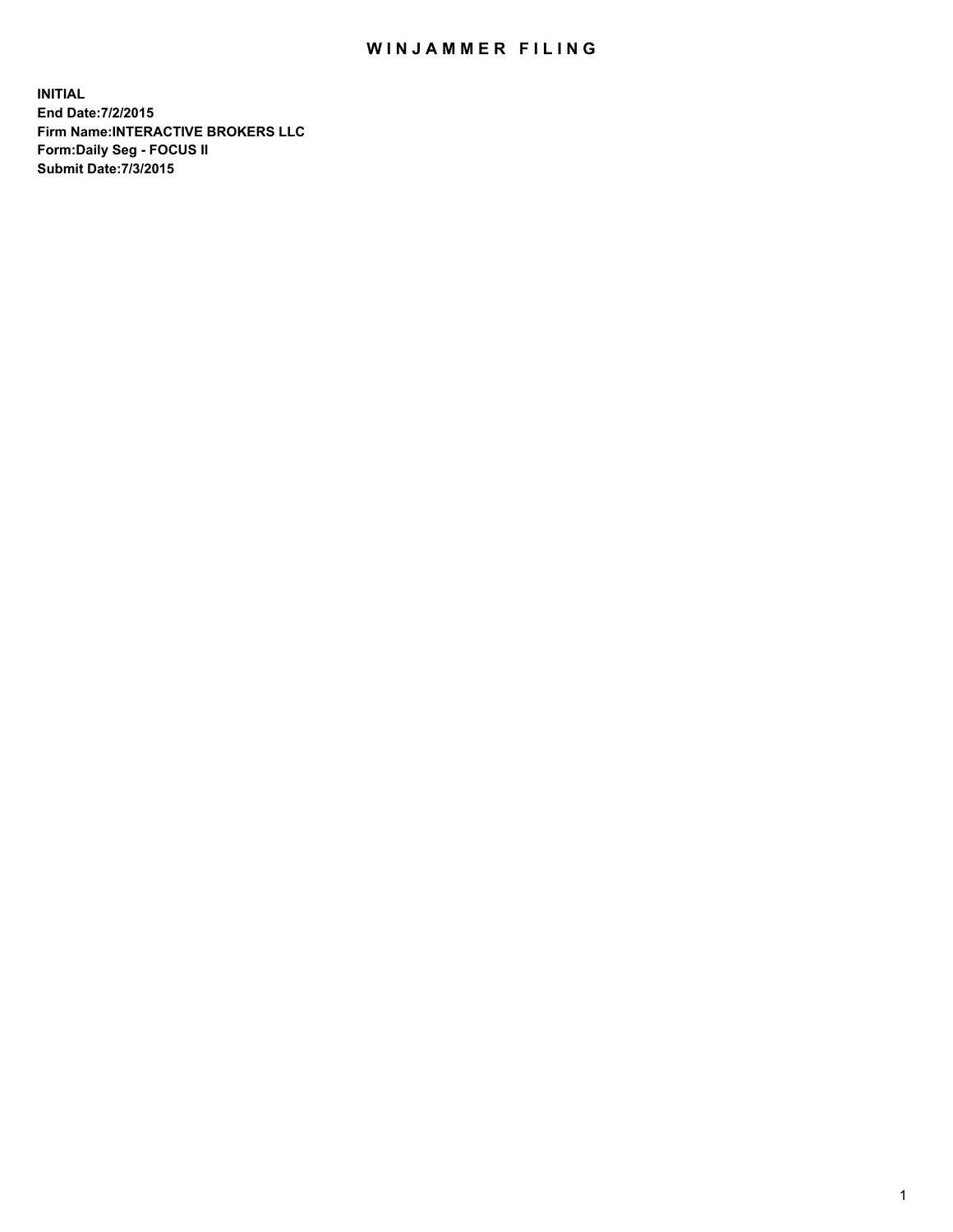## **INITIAL End Date:7/2/2015 Firm Name:INTERACTIVE BROKERS LLC Form:Daily Seg - FOCUS II Submit Date:7/3/2015 Daily Segregation - Cover Page**

| Name of Company<br><b>Contact Name</b><br><b>Contact Phone Number</b><br><b>Contact Email Address</b>                                                                                                                                                                                                                          | <b>INTERACTIVE BROKERS LLC</b><br><b>Michael Ellman</b><br>203-422-8926<br>mellman@interactivebrokers.co<br>$m$ |
|--------------------------------------------------------------------------------------------------------------------------------------------------------------------------------------------------------------------------------------------------------------------------------------------------------------------------------|-----------------------------------------------------------------------------------------------------------------|
| FCM's Customer Segregated Funds Residual Interest Target (choose one):<br>a. Minimum dollar amount: ; or<br>b. Minimum percentage of customer segregated funds required:% ; or<br>c. Dollar amount range between: and; or<br>d. Percentage range of customer segregated funds required between:% and%.                         | $\overline{\mathbf{0}}$<br>0<br>155,000,000 245,000,000<br>0 <sub>0</sub>                                       |
| FCM's Customer Secured Amount Funds Residual Interest Target (choose one):<br>a. Minimum dollar amount: ; or<br>b. Minimum percentage of customer secured funds required:%; or<br>c. Dollar amount range between: and; or<br>d. Percentage range of customer secured funds required between: % and %.                          | $\underline{\mathbf{0}}$<br>0<br>80,000,000 120,000,000<br>0 <sub>0</sub>                                       |
| FCM's Cleared Swaps Customer Collateral Residual Interest Target (choose one):<br>a. Minimum dollar amount: ; or<br>b. Minimum percentage of cleared swaps customer collateral required:% ; or<br>c. Dollar amount range between: and; or<br>d. Percentage range of cleared swaps customer collateral required between:% and%. | $\overline{\mathbf{0}}$<br>$\overline{\mathbf{0}}$<br>0 <sub>0</sub><br>0 <sup>0</sup>                          |

Attach supporting documents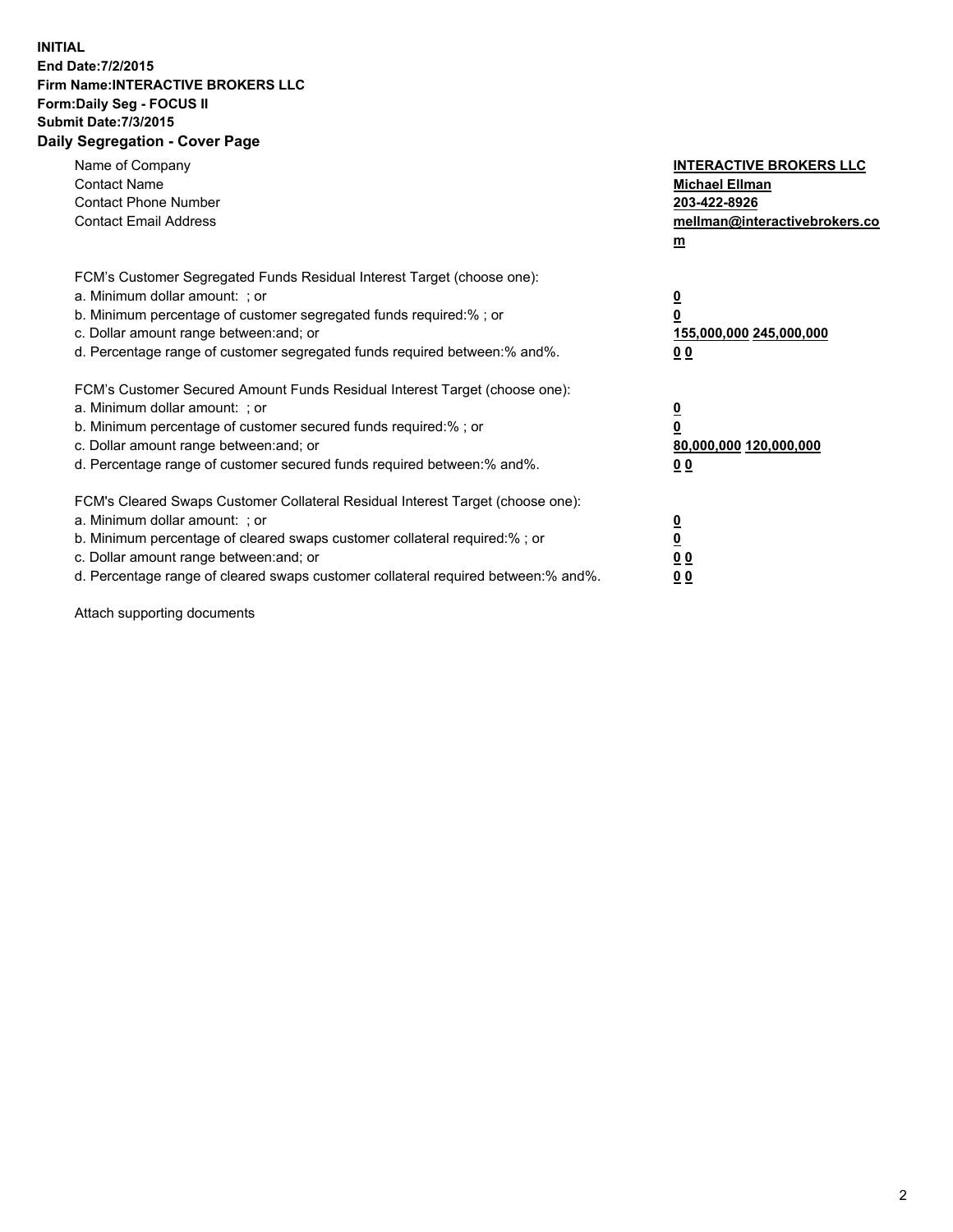**INITIAL End Date:7/2/2015 Firm Name:INTERACTIVE BROKERS LLC Form:Daily Seg - FOCUS II Submit Date:7/3/2015 Daily Segregation - Secured Amounts**

|     | Dany Ocgregation - Oceanea Amounts                                                          |                                    |
|-----|---------------------------------------------------------------------------------------------|------------------------------------|
|     | Foreign Futures and Foreign Options Secured Amounts                                         |                                    |
|     | Amount required to be set aside pursuant to law, rule or regulation of a foreign            | $0$ [7305]                         |
|     | government or a rule of a self-regulatory organization authorized thereunder                |                                    |
| 1.  | Net ledger balance - Foreign Futures and Foreign Option Trading - All Customers             |                                    |
|     | A. Cash                                                                                     | 456,235,337 [7315]                 |
|     | B. Securities (at market)                                                                   | $0$ [7317]                         |
| 2.  | Net unrealized profit (loss) in open futures contracts traded on a foreign board of trade   | -1,660,894 [7325]                  |
| 3.  | Exchange traded options                                                                     |                                    |
|     | a. Market value of open option contracts purchased on a foreign board of trade              | 38,348 [7335]                      |
|     | b. Market value of open contracts granted (sold) on a foreign board of trade                | $-102,186$ [7337]                  |
| 4.  | Net equity (deficit) (add lines 1.2. and 3.)                                                | 454,510,605 [7345]                 |
| 5.  | Account liquidating to a deficit and account with a debit balances - gross amount           | 64,694 [7351]                      |
|     | Less: amount offset by customer owned securities                                            | 0 [7352] 64,694 [7354]             |
| 6.  | Amount required to be set aside as the secured amount - Net Liquidating Equity              | 454,575,299 [7355]                 |
|     | Method (add lines 4 and 5)                                                                  |                                    |
| 7.  | Greater of amount required to be set aside pursuant to foreign jurisdiction (above) or line | 454,575,299 [7360]                 |
|     | 6.                                                                                          |                                    |
|     | FUNDS DEPOSITED IN SEPARATE REGULATION 30.7 ACCOUNTS                                        |                                    |
| 1.  | Cash in banks                                                                               |                                    |
|     | A. Banks located in the United States                                                       | $0$ [7500]                         |
|     | B. Other banks qualified under Regulation 30.7                                              | 0 [7520] 0 [7530]                  |
| 2.  | Securities                                                                                  |                                    |
|     | A. In safekeeping with banks located in the United States                                   | 481,789,045 [7540]                 |
|     | B. In safekeeping with other banks qualified under Regulation 30.7                          | 0 [7560] 481,789,045 [7570]        |
| 3.  | Equities with registered futures commission merchants                                       |                                    |
|     | A. Cash                                                                                     | $0$ [7580]                         |
|     | <b>B.</b> Securities                                                                        | $0$ [7590]                         |
|     | C. Unrealized gain (loss) on open futures contracts                                         | $0$ [7600]                         |
|     | D. Value of long option contracts                                                           | $0$ [7610]                         |
|     | E. Value of short option contracts                                                          | 0 [7615] 0 [7620]                  |
| 4.  | Amounts held by clearing organizations of foreign boards of trade                           |                                    |
|     | A. Cash                                                                                     | $0$ [7640]                         |
|     | <b>B.</b> Securities                                                                        | $0$ [7650]                         |
|     | C. Amount due to (from) clearing organization - daily variation                             | $0$ [7660]                         |
|     | D. Value of long option contracts                                                           | $0$ [7670]                         |
|     | E. Value of short option contracts                                                          | 0 [7675] 0 [7680]                  |
| 5.  | Amounts held by members of foreign boards of trade                                          |                                    |
|     | A. Cash                                                                                     | 115,785,709 [7700]                 |
|     | <b>B.</b> Securities                                                                        | $0$ [7710]                         |
|     | C. Unrealized gain (loss) on open futures contracts                                         | 707,246 [7720]                     |
|     | D. Value of long option contracts                                                           | 38,354 [7730]                      |
|     | E. Value of short option contracts                                                          | -102,182 [7735] 116,429,127 [7740] |
| 6.  | Amounts with other depositories designated by a foreign board of trade                      | $0$ [7760]                         |
| 7.  | Segregated funds on hand                                                                    | $0$ [7765]                         |
| 8.  | Total funds in separate section 30.7 accounts                                               | 598,218,172 [7770]                 |
| 9.  | Excess (deficiency) Set Aside for Secured Amount (subtract line 7 Secured Statement         | 143,642,873 [7380]                 |
|     | Page 1 from Line 8)                                                                         |                                    |
| 10. | Management Target Amount for Excess funds in separate section 30.7 accounts                 | 80,000,000 [7780]                  |
| 11. | Excess (deficiency) funds in separate 30.7 accounts over (under) Management Target          | 63,642,873 [7785]                  |
|     |                                                                                             |                                    |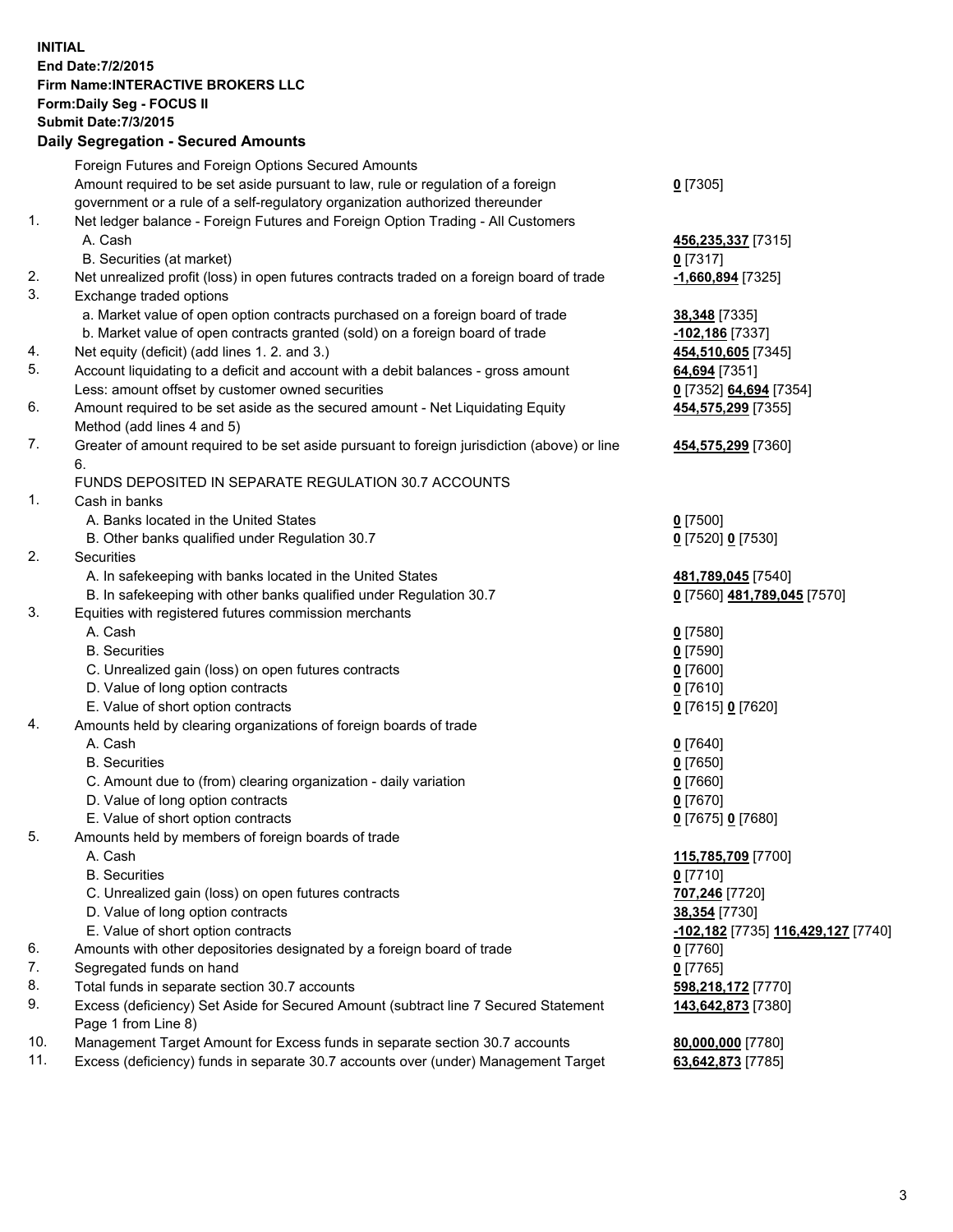**INITIAL End Date:7/2/2015 Firm Name:INTERACTIVE BROKERS LLC Form:Daily Seg - FOCUS II Submit Date:7/3/2015 Daily Segregation - Segregation Statement** SEGREGATION REQUIREMENTS(Section 4d(2) of the CEAct) 1. Net ledger balance A. Cash **2,565,332,709** [7010] B. Securities (at market) **0** [7020] 2. Net unrealized profit (loss) in open futures contracts traded on a contract market **-4,015,965** [7030] 3. Exchange traded options A. Add market value of open option contracts purchased on a contract market **124,482,683** [7032] B. Deduct market value of open option contracts granted (sold) on a contract market **-194,061,769** [7033] 4. Net equity (deficit) (add lines 1, 2 and 3) **2,491,737,658** [7040] 5. Accounts liquidating to a deficit and accounts with debit balances - gross amount **339,585** [7045] Less: amount offset by customer securities **0** [7047] **339,585** [7050] 6. Amount required to be segregated (add lines 4 and 5) **2,492,077,243** [7060] FUNDS IN SEGREGATED ACCOUNTS 7. Deposited in segregated funds bank accounts A. Cash **377,765,203** [7070] B. Securities representing investments of customers' funds (at market) **1,380,253,367** [7080] C. Securities held for particular customers or option customers in lieu of cash (at market) **0** [7090] 8. Margins on deposit with derivatives clearing organizations of contract markets A. Cash **11,433,258** [7100] B. Securities representing investments of customers' funds (at market) **96,109,917** [7110] C. Securities held for particular customers or option customers in lieu of cash (at market) **0** [7120] 9. Net settlement from (to) derivatives clearing organizations of contract markets **-673,584** [7130] 10. Exchange traded options A. Value of open long option contracts **1,187,512** [7132] B. Value of open short option contracts **-3,885,729** [7133] 11. Net equities with other FCMs A. Net liquidating equity **-54,071,133** [7140] B. Securities representing investments of customers' funds (at market) **883,046,876** [7160] C. Securities held for particular customers or option customers in lieu of cash (at market) **0** [7170] 12. Segregated funds on hand **0** [7150] 13. Total amount in segregation (add lines 7 through 12) **2,691,165,687** [7180] 14. Excess (deficiency) funds in segregation (subtract line 6 from line 13) **199,088,444** [7190] 15. Management Target Amount for Excess funds in segregation **155,000,000** [7194]

16. Excess (deficiency) funds in segregation over (under) Management Target Amount Excess

**44,088,444** [7198]